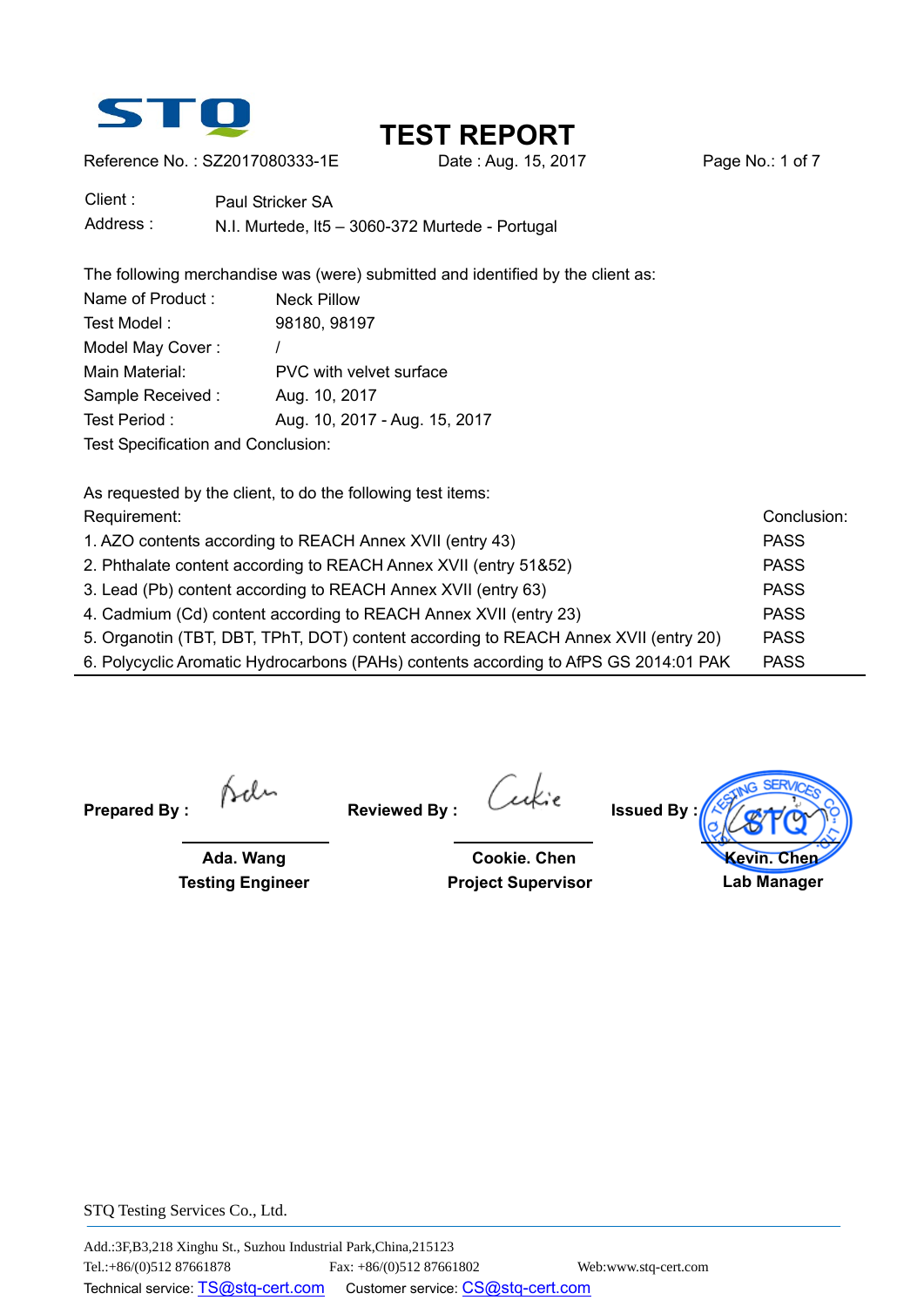

Reference No.: SZ2017080333-1E Date : Aug. 15, 2017 Page No.: 2 of 7

## **TEST REPORT**

#### **TEST RESULTS:**

#### **1. AZO Contents**

**Test Method:** With reference to EN ISO 14362-1:2017, Analysis was performed by GC-MS.

| <b>Test Items</b> |                                       | <b>MDL</b> | <b>Test Results</b>   | <b>Limited</b> |
|-------------------|---------------------------------------|------------|-----------------------|----------------|
|                   |                                       |            | (mg/kg)               | Value*         |
| <b>CAS NO.</b>    | prohibitive aromatic amines           | (mg/kg)    | $1#^{\blacktriangle}$ | (mg/kg)        |
| $92 - 67 - 1$     | 4-Aminobiphenyl                       | 5          | N.D.                  | 30             |
| 92-87-5           | <b>Benzidine</b>                      | 5          | N.D.                  | 30             |
| 95-69-2           | 4-Chloro-o-toluidine                  | 5          | N.D.                  | 30             |
| $91 - 59 - 8$     | 2-Naphthylamine                       | 5          | N.D.                  | 30             |
| 97-56-3           | O-Aminoazotoluene                     | 5          | N.D.                  | 30             |
| 99-55-8           | 5-nitro-o-toluidine                   | 5          | N.D.                  | 30             |
| 106-47-8          | 4-Chloroaniline                       | 5          | N.D.                  | 30             |
| 615-05-4          | 4-methoxy-m-phenylenediamine          | 5          | N.D.                  | 30             |
| 101-77-9          | 4,4'-methylenedianiline               | 5          | N.D.                  | 30             |
| $91 - 94 - 1$     | 3,3'-Dichlorobenzidine                | 5          | N.D.                  | 30             |
| 119-90-4          | 3,3'-Dimethoxybenzidine               | 5          | N.D.                  | 30             |
| 119-93-7          | 3,3'-Dimethylbenzidine                | 5          | N.D.                  | 30             |
| 838-88-0          | 4,4'-methylenedi-o-toluidine          | 5          | N.D.                  | 30             |
| 120-71-8          | P-Cresidine                           | 5          | N.D.                  | 30             |
| $101 - 14 - 4$    | 4,4'-Methylene-bis-(2-Chloro-aniline) | 5          | N.D.                  | 30             |
| 101-80-4          | 4,4'-oxydianiline                     | 5          | N.D.                  | 30             |
| 139-65-1          | 4,4'-Thiodianiline                    | 5          | N.D.                  | 30             |
| 95-53-4           | O-Toluidine                           | 5          | N.D.                  | 30             |
| 95-80-7           | 4-methyl-m-phenylenediamine           | 5          | N.D.                  | 30             |
| 137-17-7          | 2,4,5-Trimethylaniline                | 5          | N.D.                  | 30             |
| 60-09-03          | 4-Aminoazobenzene                     | 5          | N.D.                  | 30             |
| $90 - 04 - 0$     | O-Anisidine                           | 5          | N.D.                  | 30             |

**Remark:** \* The Limited value is based on REACH Annex XVII (entry 43).

#### **\*\*\*\*\*\*\*\* To be continued \*\*\*\*\*\*\*\***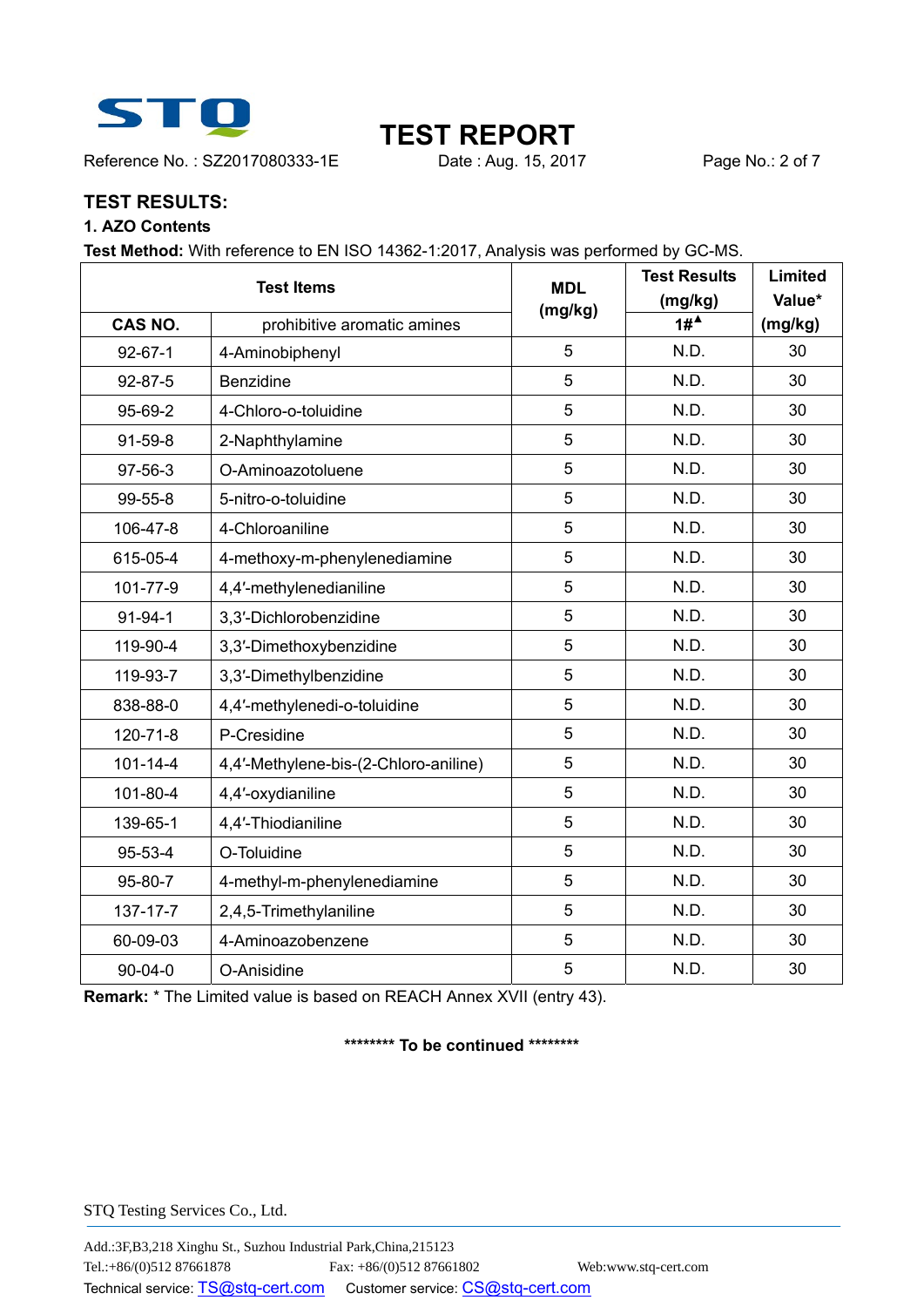

Reference No.: SZ2017080333-1E Date : Aug. 15, 2017 Page No.: 3 of 7

#### **2. Phthalates Content**

**Test Method:** With reference to EPA3550C-2007&EPA8270D-2007, Analysis was performed by GC-MS. (2-1) For all toys and childcare articles

| Test Item(s)                     | Unit | <b>MDL</b> | <b>Test Results</b>                     |         | <b>Limited Value**</b> |
|----------------------------------|------|------------|-----------------------------------------|---------|------------------------|
|                                  |      |            | $1\#$ <sup><math>\triangle</math></sup> | 2#      |                        |
| Dibutyl Phthalate((DBP)          | $\%$ | 0.005      | N.D.                                    | N.D.    |                        |
| Benzylbutyl Phthalate(BBP)       |      | 0.005      | N.D.                                    | N.D.    |                        |
| Di-(2-ethylhexyl)Phthalate(DEHP) |      | 0.005      | N.D.                                    | N.D.    |                        |
| Total (DBP+BBP+DEHP)             |      | ---        | < 0.015                                 | < 0.015 | $\leq 0.1$             |

(2-2) For toys and childcare articles that can be mouthed

| Test Item(s)                | Unit | <b>MDL</b> | <b>Test Results</b> |         | <b>Limited Value**</b> |
|-----------------------------|------|------------|---------------------|---------|------------------------|
|                             |      |            | $1#^4$              | 2#      |                        |
| Di-iso-nonylphthalate(DINP) | %    | 0.010      | N.D.                | N.D.    | ---                    |
| Di-n-octylphthalate(DNOP)   |      | 0.005      | N.D.                | N.D.    |                        |
| Di-iso-decylphthalate(DIDP) |      | 0.010      | N.D.                | N.D.    | ---                    |
| Total (DINP+DNOP+DIDP)      |      |            | < 0.025             | < 0.025 | $\leq 0.1$             |

**Remark:** \*\*The Limited value is based on REACH Annex XVII (entry 51&52).

#### **3. Lead(Pb) Content**

**Test Method:** With reference to EPA 3052-1996 & EPA 6010C-2007, Analysis was performed by ICP-AES.

| <b>Test Item</b> | <b>Test Results</b><br><b>MDL</b><br>(mg/kg) |                                        |      | <b>Limited Value***</b> |
|------------------|----------------------------------------------|----------------------------------------|------|-------------------------|
|                  | (mg/kg)                                      | $1#$ <sup><math>\triangle</math></sup> | 2#   | (mg/kg)                 |
| Lead(Pb)         | 10                                           | N.D.                                   | N.D. | 500                     |

**Remark:** \*\*\*The Limited value is based on REACH Annex XVII (entry 63).

#### **\*\*\*\*\*\*\*\* To be continued \*\*\*\*\*\*\*\***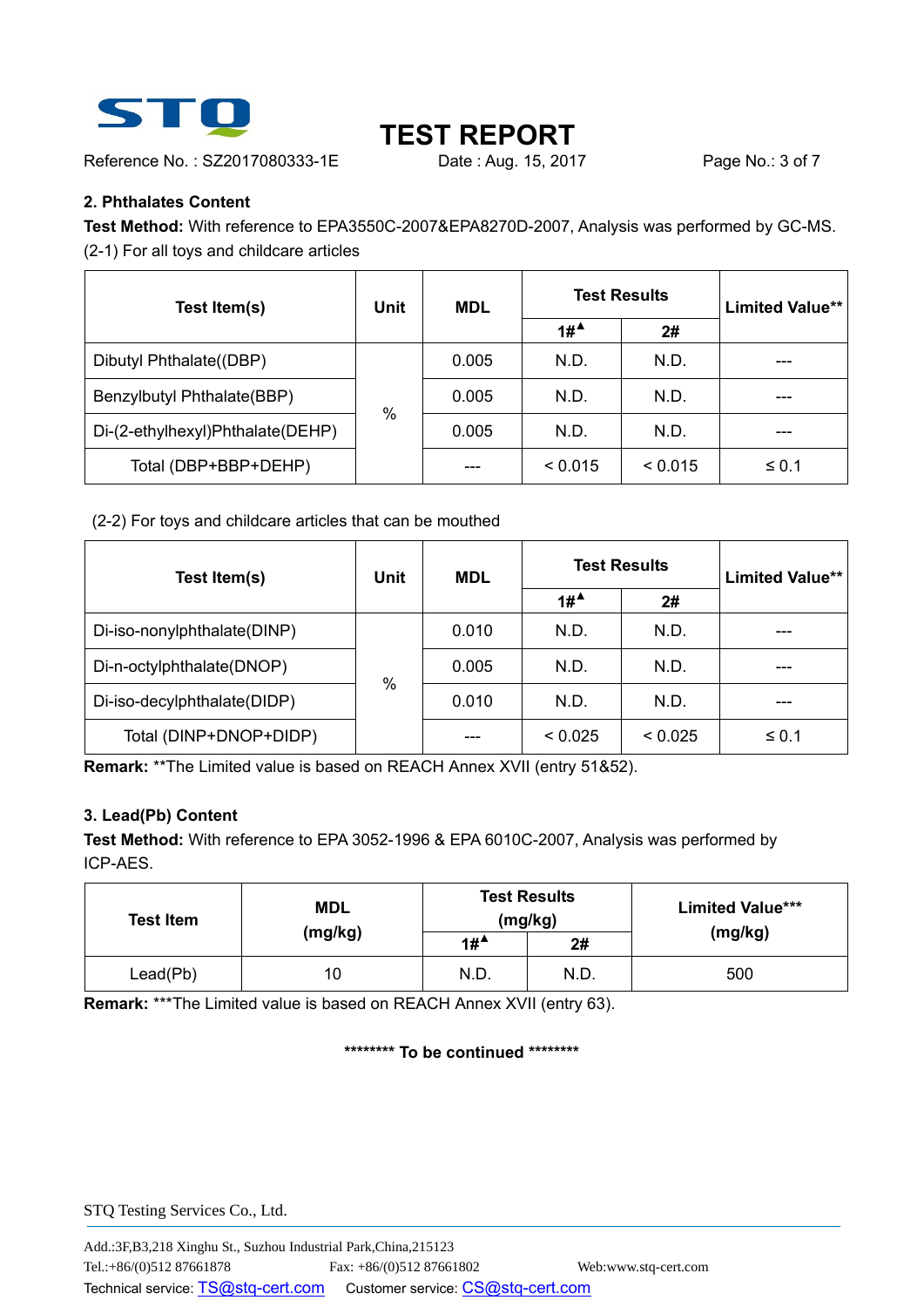

Reference No.: SZ2017080333-1E Date : Aug. 15, 2017 Page No.: 4 of 7

#### **4. Cadmium (Cd) Content**

**Test Method:** With reference to EN 1122- 2001 Method B, Analysis was performed by ICP-AES.

| <b>Test Item</b> | <b>MDL</b> | <b>Test Results</b><br>(mg/kg)         |      | <b>Limited Value****</b> |
|------------------|------------|----------------------------------------|------|--------------------------|
|                  | (mg/kg)    | $1#$ <sup><math>\triangle</math></sup> | 2#   | (mg/kg)                  |
| Cadmium (Cd)     | 10         | N.D.                                   | N.D. | 100                      |

**Remark:** \*\*\*\*The Limited value is based on REACH Annex XVII (entry 23) and 91/338/EEC.

#### **5. Organotin Content**

**Test Method:** With reference to DIN EN ISO 17353-2005, Analysis was performed by GC-MS.

| Test Item(s) | <b>Unit</b> | <b>MDL</b> | <b>Test Results</b><br>$1\#$ <sup><math>\triangle</math></sup> | <b>Limited Value*****</b> |
|--------------|-------------|------------|----------------------------------------------------------------|---------------------------|
| <b>DOT</b>   | mg/kg       | 0.1        | N.D.                                                           | 1000                      |
| <b>DBT</b>   | mg/kg       | 0.1        | N.D.                                                           | 1000                      |
| TBT          | mg/kg       | 0.1        | N.D.                                                           | 1000                      |
| TPhT         | mg/kg       | 0.1        | N.D.                                                           | 1000                      |

**Remark:** \***\*\*\*\*** The Limited value is based on REACH Annex XVII (entry 20).

**\*\*\*\*\*\*\*\* To be continued \*\*\*\*\*\*\*\***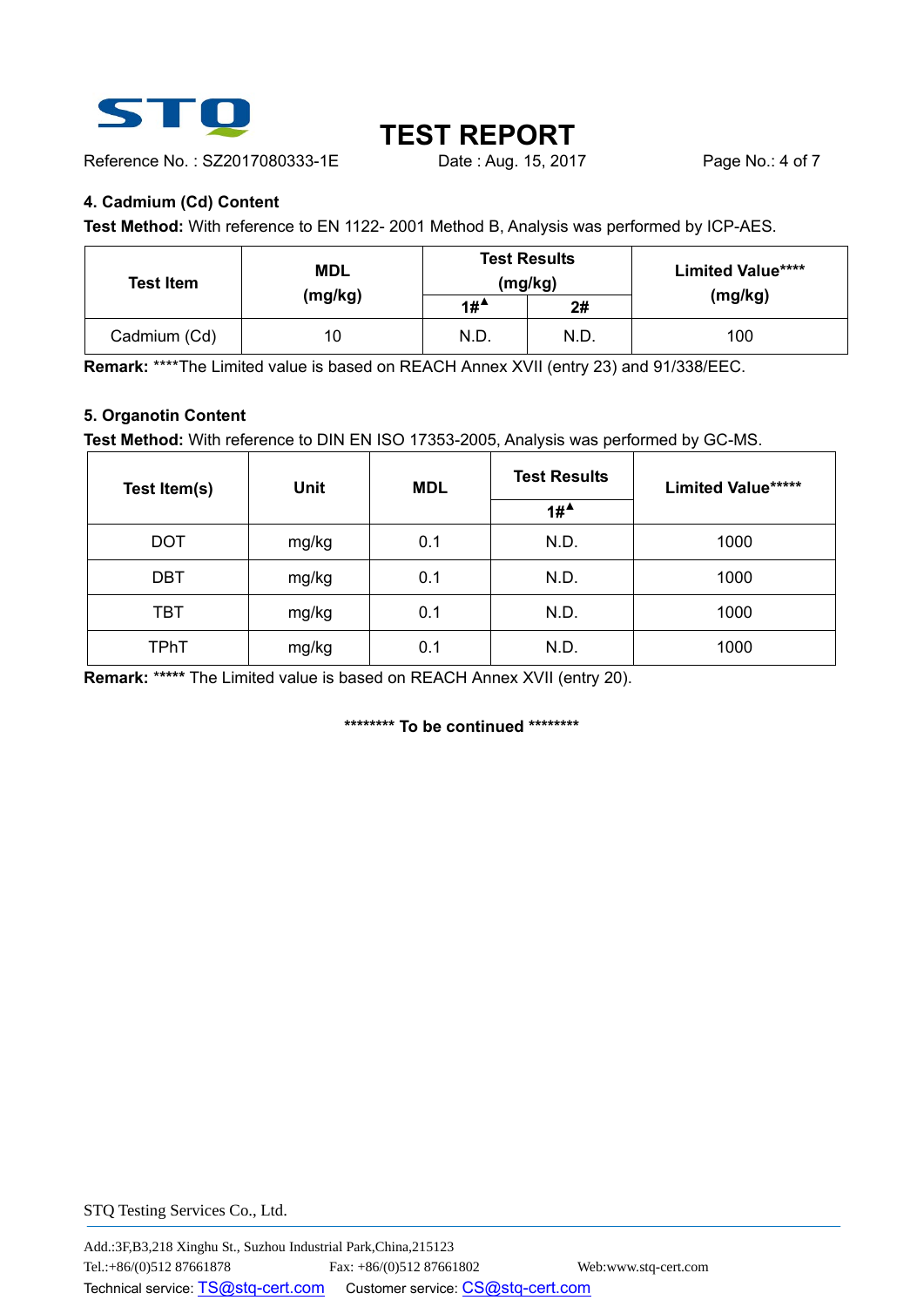

# **TEST REPORT**<br>Date : Aug. 15, 2017

Reference No.: SZ2017080333-1E Date : Aug. 15, 2017 Page No.: 5 of 7

#### **6. Polycyclic Aromatic Hydrocarbons (PAHs) Contents**

### **Test Method:** With reference to AfPS GS 2014:01 PAK, Analysis was performed by GC-MS.

| <b>Test Items</b>      | <b>Unit</b><br><b>MDL</b> |     | <b>Test Results</b> |      |
|------------------------|---------------------------|-----|---------------------|------|
|                        |                           |     | $1#^4$              | 2#   |
| Naphthalene            |                           | 0.1 | N.D.                | N.D. |
| Acenaphthylene         |                           | 0.1 | N.D.                | N.D. |
| Acenaphthene           |                           | 0.1 | N.D.                | N.D. |
| Fluorene               |                           | 0.1 | N.D.                | N.D. |
| Phenanthrene           |                           | 0.1 | 0.3                 | 0.3  |
| Anthracene             |                           | 0.1 | N.D.                | N.D. |
| Fluoranthene           |                           | 0.1 | N.D.                | N.D. |
| Pyrene                 |                           | 0.1 | N.D.                | N.D. |
| Benzo[a]anthracene     |                           | 0.1 | N.D.                | N.D. |
| Chrysene               | mg/kg                     | 0.1 | N.D.                | N.D. |
| Benzo[b]fluoranthene   |                           | 0.1 | N.D.                | N.D. |
| Benzo[k]fluoranthene   |                           | 0.1 | N.D.                | N.D. |
| Benzo[a]pyrene         |                           | 0.1 | N.D.                | N.D. |
| Indeno[1,2,3-cd]pyrene |                           | 0.1 | N.D.                | N.D. |
| Dibenzo[a,h]anthracene |                           | 0.1 | N.D.                | N.D. |
| Benzo[g,h,i]perylene   |                           | 0.1 | N.D.                | N.D. |
| Benzo[j]fluoranthene   |                           | 0.1 | N.D.                | N.D. |
| Benzo[e]pyrene         |                           | 0.1 | N.D.                | N.D. |
| Sum of 18 PAHs         |                           |     | 0.3                 | 0.3  |

**\*\*\*\*\*\*\*\* To be continued \*\*\*\*\*\*\*\***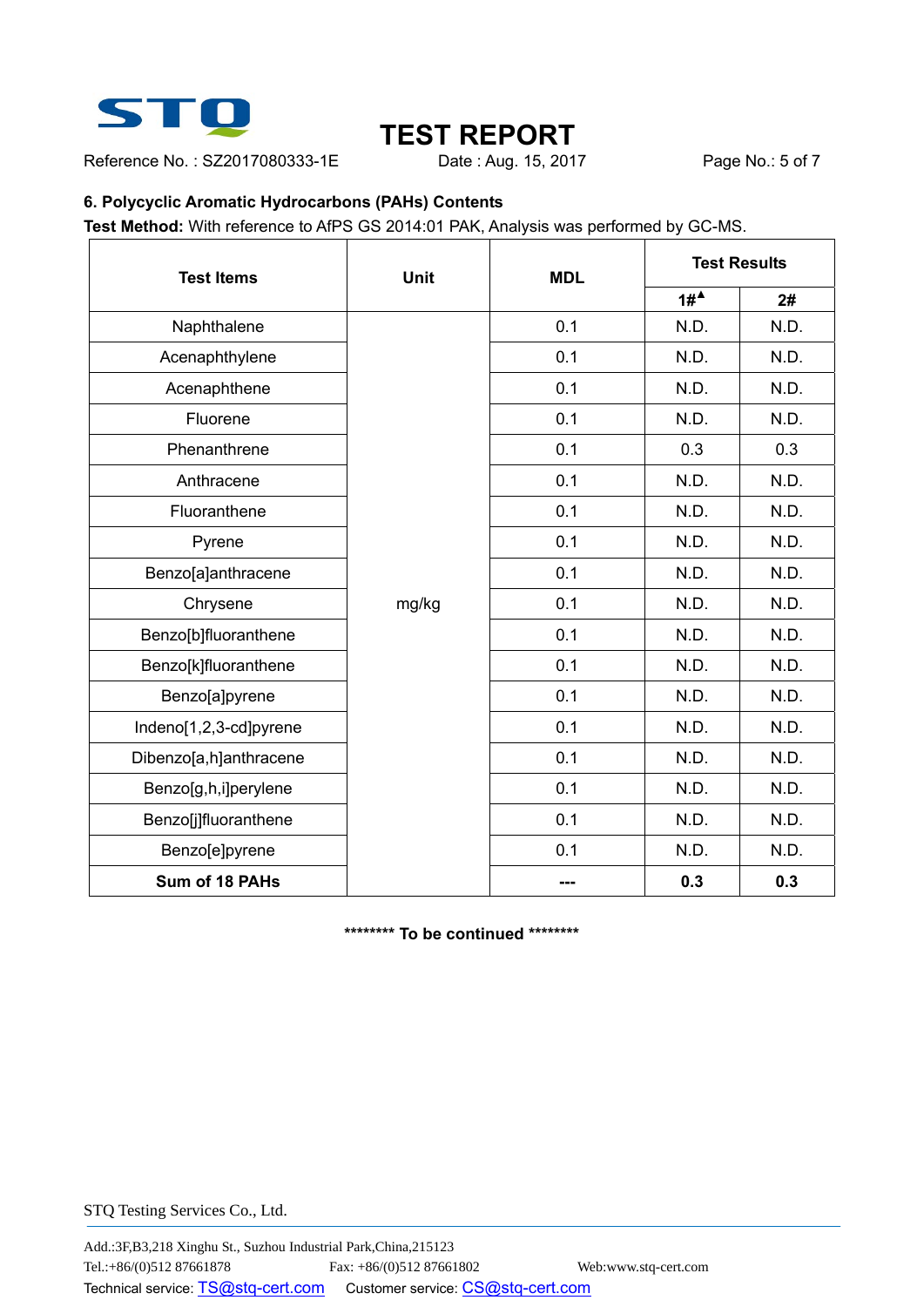

Reference No.: SZ2017080333-1E Date : Aug. 15, 2017 Page No.: 6 of 7

# **TEST REPORT**<br>Date : Aug. 15, 2017

### **LIMITS(mg/kg) FOR PAH IN PRODUCTS:**

| Parameter              | Category 1                                                                                                                     | Category2                      |                                                                                                                                                                                   | Category 3                     |                                                                                                                                           |
|------------------------|--------------------------------------------------------------------------------------------------------------------------------|--------------------------------|-----------------------------------------------------------------------------------------------------------------------------------------------------------------------------------|--------------------------------|-------------------------------------------------------------------------------------------------------------------------------------------|
|                        | To be taken<br>materials which<br>are intended in<br>the mouth, or<br>materials in toys<br>intended and with<br>long-term skin |                                | Materials that are not<br>covered in Category 1, with<br>predictable skin contact<br>longer than 30 seconds<br>(long-term skin contact) or<br>repeated short-term skin<br>contact |                                | Materials that do not fall<br>into Category 1&<br>Category 2, With<br>predictable skin contact<br>up to 30 s (short-term skin<br>contact) |
|                        | contact (longer                                                                                                                | Toys by                        | Other                                                                                                                                                                             | Toys by                        | Other                                                                                                                                     |
|                        | than 30 seconds)                                                                                                               | <b>Directive</b><br>2009/48/EC | products by<br>ProdSG                                                                                                                                                             | <b>Directive</b><br>2009/48/EC | products by<br>ProdSG                                                                                                                     |
| Naphthalene            | < 1                                                                                                                            |                                | $\leq$ 2                                                                                                                                                                          |                                | < 10                                                                                                                                      |
| Acenaphthylene         |                                                                                                                                |                                |                                                                                                                                                                                   |                                |                                                                                                                                           |
| Acenaphthene           |                                                                                                                                |                                |                                                                                                                                                                                   |                                |                                                                                                                                           |
| Fluorene               |                                                                                                                                |                                |                                                                                                                                                                                   |                                |                                                                                                                                           |
| Phenanthrene           | Total $<$ 1                                                                                                                    | Total $<$ 5                    | Total $<$ 10                                                                                                                                                                      | Total $<$ 20                   | Total $< 50$                                                                                                                              |
| Anthracene             |                                                                                                                                |                                |                                                                                                                                                                                   |                                |                                                                                                                                           |
| Fluoranthene           |                                                                                                                                |                                |                                                                                                                                                                                   |                                |                                                                                                                                           |
| Pyrene                 |                                                                                                                                |                                |                                                                                                                                                                                   |                                |                                                                                                                                           |
| Benzo[a]anthracene     | < 0.2                                                                                                                          | < 0.2                          | < 0.5                                                                                                                                                                             | < 0.5                          | < 1                                                                                                                                       |
| Chrysene               | ${}_{0.2}$                                                                                                                     | ${}_{0.2}$                     | < 0.5                                                                                                                                                                             | < 0.5                          | < 1                                                                                                                                       |
| Benzo[b]fluoranthene   | < 0.2                                                                                                                          | < 0.2                          | < 0.5                                                                                                                                                                             | < 0.5                          | < 1                                                                                                                                       |
| Benzo[k]fluoranthene   | ${}_{0.2}$                                                                                                                     | < 0.2                          | < 0.5                                                                                                                                                                             | < 0.5                          | < 1                                                                                                                                       |
| Benzo[a]pyrene         | < 0.2                                                                                                                          | < 0.2                          | < 0.5                                                                                                                                                                             | < 0.5                          | < 1                                                                                                                                       |
| Indeno[1,2,3-cd]pyrene | < 0.2                                                                                                                          | < 0.2                          | < 0.5                                                                                                                                                                             | < 0.5                          | < 1                                                                                                                                       |
| Dibenzo[a,h]anthracene | < 0.2                                                                                                                          | < 0.2                          | < 0.5                                                                                                                                                                             | < 0.5                          | < 1                                                                                                                                       |
| Benzo[g,h,i]perylene   | < 0.2                                                                                                                          | < 0.2                          | < 0.5                                                                                                                                                                             | < 0.5                          | < 1                                                                                                                                       |
| Benzo[j]fluoranthene   | < 0.2                                                                                                                          | < 0.2                          | < 0.5                                                                                                                                                                             | < 0.5                          | < 1                                                                                                                                       |
| Benzo[e]pyrene         | < 0.2                                                                                                                          | < 0.2                          | < 0.5                                                                                                                                                                             | < 0.5                          | < 1                                                                                                                                       |
| Sum of 18 PAHs         | < 1                                                                                                                            | < 5                            | < 10                                                                                                                                                                              | < 20                           | < 50                                                                                                                                      |

**\*\*\*\*\*\*\*\* To be continued \*\*\*\*\*\*\*\***